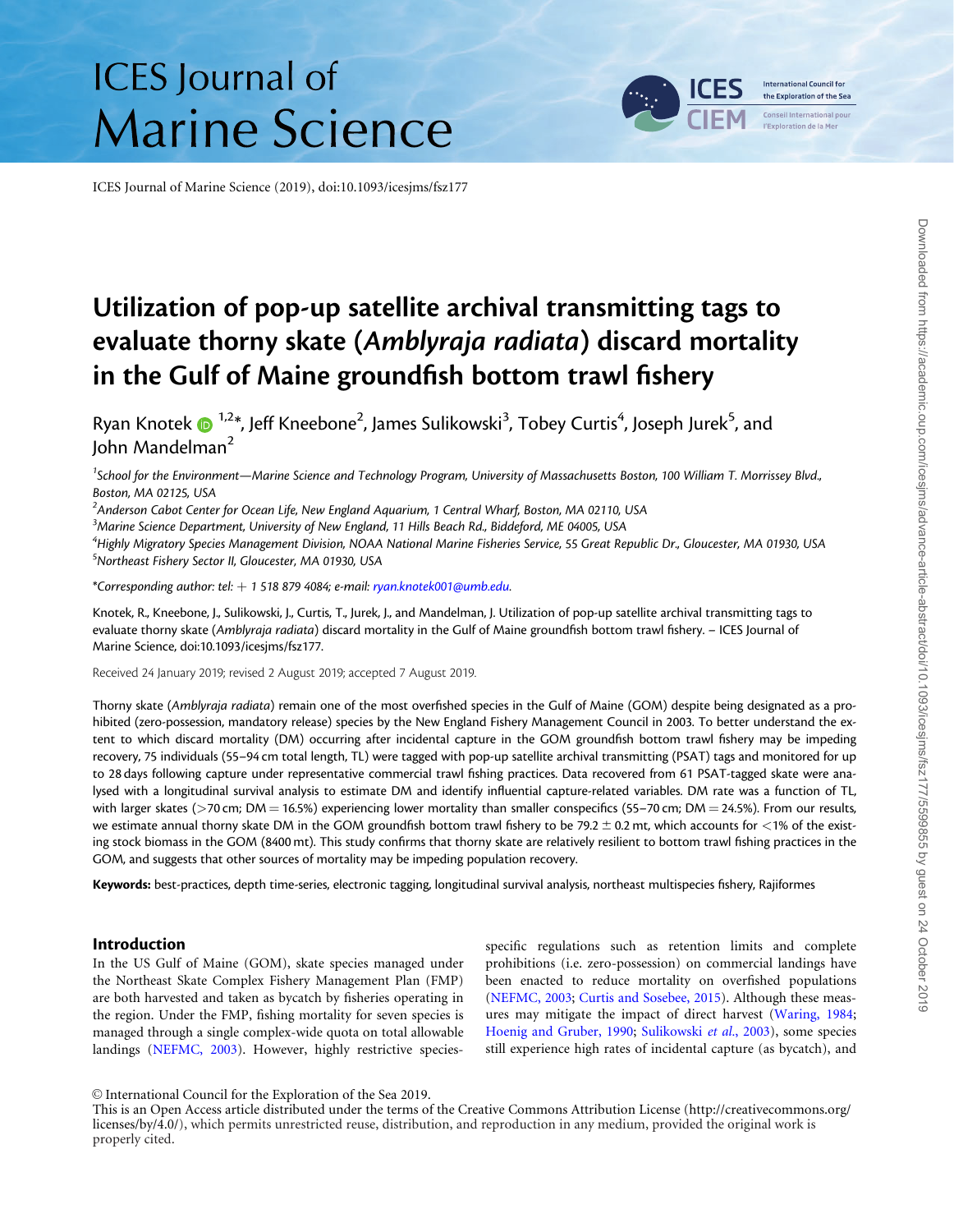discard mortality (DM) can continue to have significant impacts on skate populations because of their life history characteristics (e.g. slow growth, late maturation, and low fecundity). In fact, high DM rates may even perpetuate population declines by impeding species recovery ([Davis, 2002](#page-9-0)).

Thorny skate (Amblyraja radiata) are one of the most overfished species in the GOM, with National Oceanic and Atmospheric Administration (NOAA) Northeast Fisheries Science Centre (NEFSC) bottom trawl survey biomass indices currently near 55 year lows (i.e.  $0.17 \text{ kg}$  tow<sup>-1</sup>, <5% of the biomass target; [NMFS, 2017](#page-9-0)). In response to this chronically poor stock status, the Northeast Skate Complex FMP prohibited this species in 2003 to reduce fishing mortality associated with commercial landings. However, thorny skate biomass in the GOM has declined further because the prohibition [\(Sosebee](#page-9-0) et al., 2016), thereby suggesting that other sources of mortality, and/or envi-ronmentally driven distributional shifts (e.g. Nye et al.[, 2009\)](#page-9-0), are impeding stock recovery. For example, DM associated with the groundfish bottom trawl fishery, which was recently estimated to account for 72.6% (or 322.8 metric tonnes, mt) of total annual thorny skate live-discards in the GOM ([Sosebee](#page-9-0) et al., 2016), may represent a significant source of mortality.

DM in the GOM groundfish bottom trawl fishery was previously addressed by [Mandelman](#page-9-0) et al., (2013), wherein short-term mortality was 23% for 351 skates that were caught under representative trawl conditions and monitored in submerged enclosures for 72 h. However, the authors urged caution when considering the adoption of this estimate for stock assessments because of uncertainties associated with the 72-h cross-sectional results, particularly the compromised state (i.e. listless or moribund) of surviving skates at the completion of the 72-h trials, and the greater mortality (54%) evident in a subsample ( $n = 35$ ) of thorny skate that were transported to shore-based tanks and monitored for 7 days. Long-term DM beyond 72 h has been reported for several other fish species ([Kaimmer and Trumble,](#page-9-0) [1998;](#page-9-0) [Knotek](#page-9-0) et al., 2018; [Schram and Molenaar, 2018\)](#page-9-0), and shown to extend upwards of 27 days post-capture in a simulated trawl-capture with Pacific halibut, Hippoglossus stenolepis [\(Davis](#page-9-0) [and Olla, 2001](#page-9-0)). However, the extent to which confinement stress throughout monitoring and/or transport or shielding from postrelease predation, two potential limitations of confinement studies (Portz et al.[, 2006](#page-9-0)), affected the 23% DM estimate of [Mandelman](#page-9-0) et al., (2013) is unknown. Nonetheless, the NEFMC incorporated the 23% DM rate into stock assessments under Framework Adjustment 2 to the Northeast Skate Complex FMP ([NEFMC, 2014](#page-9-0)). Given the impact of assumed DM rates on annual catch limits and quotas set for the Northeast Skate Complex, a further investigation of trawl-caught thorny skate DM with monitoring periods exceeding 72 h is warranted to address the aforementioned uncertainties and confirm the accuracy of current DM estimates.

Pop-up satellite archival transmitting (PSAT) tags are powerful fisheries-independent tools for monitoring post-release fate over extended durations ([Campana](#page-8-0) et al., 2009). These tags can be rapidly applied (externally) to an animal prior to release, and allow the animal to swim freely and interact with its environment for a user-defined period prior to reporting their archived data via the Argos satellite system. These data can then be used to infer the post-release fate of an animal, determine the timing of mortality (if evident), and evaluate the effects of the capture-and-handling process on survival. Although PSAT tags have not previously been used to investigate skate DM, they have been used to examine movement patterns of several skate species including the common skate (Dipturus batis; [Wearmouth and Sims, 2009\)](#page-10-0), Arctic skate (Amblyraja hyperborea; [Peklova](#page-9-0) et al., 2014), and big skate (Beringraja binoculata; [Farrugia](#page-9-0) et al., 2016) over long-term periods (weeks to months), thereby demonstrating their utility for DM estimation. For these reasons, the objective of this study was to derive DM estimates for trawl-caught thorny skate over extended monitoring periods via PSAT tags. In addition to estimating DM rates, this study aimed to identify the most influential factors (e.g. fishing conditions and practices, individual biological traits, and degree of capture-related physical trauma) that affect thorny skate mortality, which could then be incorporated into a best-practice framework to reduce mortality in the GOM groundfish bottom trawl fishery.

#### Methods

## Study site and fishing protocol

At-sea trials ( $n = 9$  single-day trips) to collect information on thorny skate condition and DM rate following capture with typical commercial fishing practices in the GOM groundfish bottom trawl fishery were conducted during August and September 2016  $(n = 7$  days) and September 2017  $(n = 2$  days) in the coastal waters off northern Massachusetts [\(Figure 1\)](#page-2-0). All trials occurred aboard a mid-sized  $(\sim 13 \text{ m})$  commercial fishing trawl vessel, the F/V Mystique Lady (Gloucester, MA), and tows  $(n = 27)$  were conducted using a standard trawlnet (16.51 cm codend mesh; 20.12 m headrope length; 21.95 m footrope length; 8.90 cm cookie sweep) with 127 cm trawl doors. Fishing was conducted in depths that ranged from 55 to 161 m and occurred on predominately soft-bottom substrate in calm seas (<1 m wave height) for durations of 30–240 min and at speeds of 2–4 kts. Bottom seawater and air temperatures were measured during all tows and on-deck sampling with HOBO temperature loggers (Onset Computer Corp., Bourne, MA) affixed to the headrope of the trawlnet and to the topside of the vessel, respectively. The temperature logger on the topside of the vessel was housed in an RS1 Solar Radiation Shield (Onset Computer Corp.) to more accurately measure ondeck air temperatures. From these measurements, the temperature gradient evident during each sampling event was calculated as the difference between bottom seawater and air temperatures. Temperature gradients during this study reflect "worst-case scenario" summer temperature regimes in the GOM (elevated bottom to surface seawater gradients and highest air temperatures), which are known to exacerbate capture-related stress in congeneric species of skate from this region (e.g.  $>9^{\circ}$ C tempera-ture gradients; Cicia et al.[, 2012\)](#page-9-0).

#### Sampling procedure

Following each tow, the catch was deposited on-deck and the total catch weight (in kg) was estimated by the vessel captain. Fishers then followed standard commercial practices in the GOM trawl fishery when culling/sorting catch. This included sorting of the catch by species into fish totes (71 cm  $\times$  41 cm  $\times$  28 cm) either by hand or by inserting a fish pick (a hand-held tool with a metal hook or nail for lifting and manoeuvering catch) into the wing musculature. To examine the effect of air exposure on DM, individuals were sampled continuously over a period of  $\sim$ 75 min from the initial air exposure of the net codend, which represents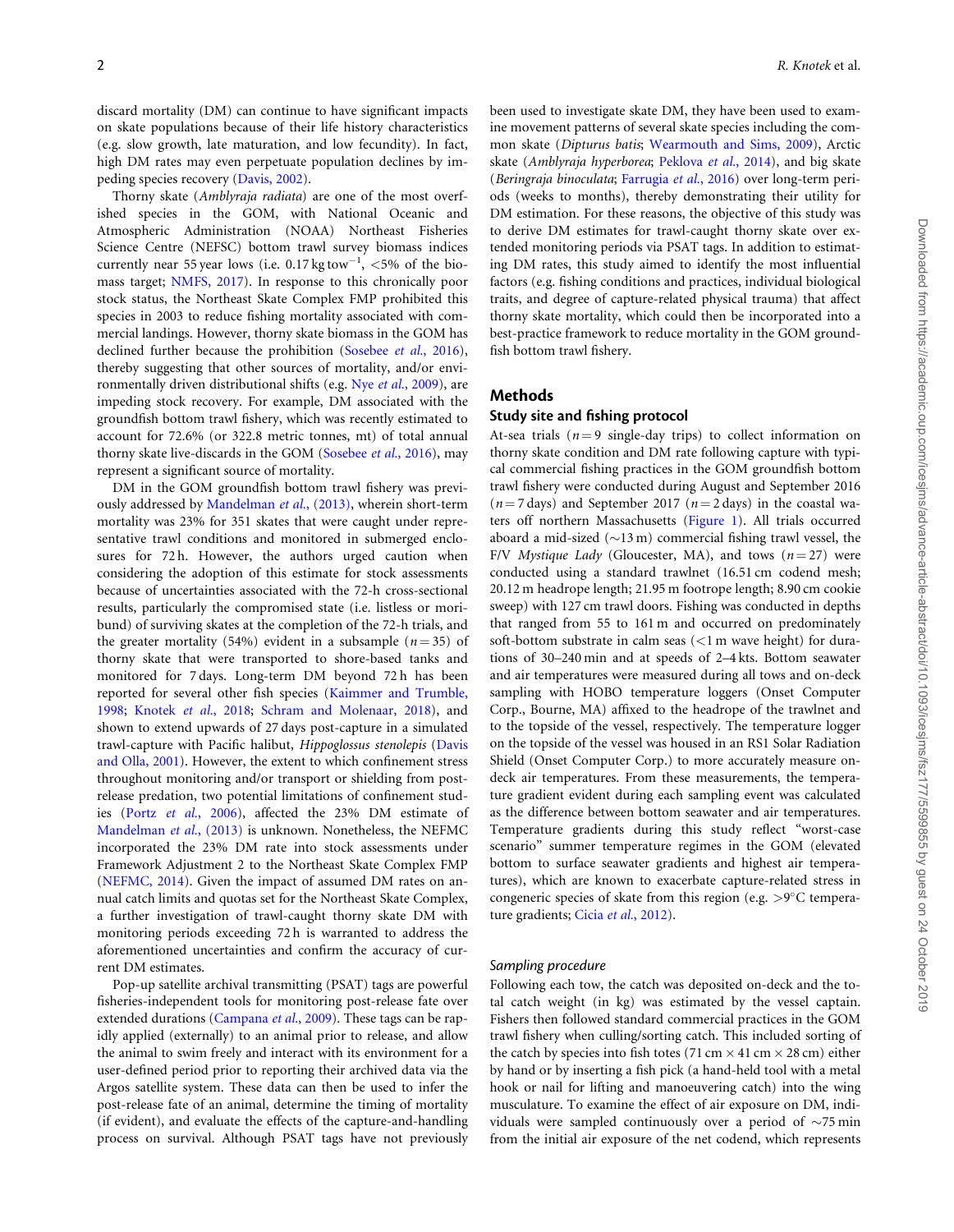**NIH** 

 $71°W$ 

<span id="page-2-0"></span>

**GOOM** 

| Table 1. Injury code classifications based on overt physical trauma adapted from Mandelman et al. (2013) that were used to evaluate the |  |
|-----------------------------------------------------------------------------------------------------------------------------------------|--|

70°W

70°W

condition of trawl-caught thorny skate.

| Code | <b>Description</b>                                                                                                       |
|------|--------------------------------------------------------------------------------------------------------------------------|
|      | None to minor physical trauma $\left($ < 10 mm lacerations, no haemorrhaging or internal bleeding) and normal coloration |
|      | Moderate physical trauma (11–20 mm lacerations, slight to moderate haemorrhaging or internal bleeding) and may           |
|      | or may not show signs of discoloration                                                                                   |
|      | Severe physical trauma (>20 mm lacerations, extensive haemorrhaging or internal bleeding) and body discoloration         |
| .    |                                                                                                                          |

All skates were evaluated by a single researcher to avoid any subjectivity in scoring.

 $71^{\circ}$ W

the maximum elapsed on-deck time prior to discard in the fishery.

For each skate sampled, the sex and total length (TL; cm) were recorded. Maturity status was also recorded, with male skates considered mature when claspers were long and fully calcified ([Ruocco](#page-9-0) et al., 2006), and female skates recorded as mature based on palpitation for developing egg cases or having a distended/vascularized cloaca (i.e. suggesting recent parturition; [Sosebee,](#page-10-0) [2005\)](#page-10-0). Each skate was also assigned a nominal injury code based upon the level of overt physical trauma as originally described in [Mandelman](#page-9-0) et al., (2013; Table 1; [Supplementary Figure S1](https://academic.oup.com/icesjms/article-lookup/doi/10.1093/icesjms/fsz177#supplementary-data)). Injury assessments for all skate were conducted by a single researcher and therefore were not subject to interpretational bias. Skate were then released, with the exception of a subsample described in the following section.

#### Monitoring the fate of discarded skate

the F/V Mystique Lady in the Gulf of Maine.

42°N

To examine the fate of discarded thorny skate, a subset of 75 individuals (55–94 cm TL) were tagged with PSAT tags (Model: PSATLIFE, Lotek Wireless Inc., St John's, Newfoundland, Canada). These tags measured pressure (i.e. depth) and ambient water temperature at 10-s intervals over 14- or 28-day

deployment periods. Following this period, the tags were programmed to detach, float to the surface, and transmit the archived data compiled into 5-min bins. Higher resolution data (i.e. 10-s intervals) were only accessible in cases where the tag was physically recovered and directly downloaded using the "Tag Talk" program (Lotek Wireless Inc.). Tags were affixed near the centre of one of the skate's pectoral wings using a method modified from [Wearmouth and Sims \(2009\)](#page-10-0), wherein a monofilament line and two pairs of 1" Petersen discs and baffles were crimped on either side of the skate's wing musculature (dorsal and ventral; [Figure 2\)](#page-3-0). To minimize the potential impact of sampling and tagging on post-release fate, individual skates were processed as quickly as possible (1–6 min). Prior to at-sea sampling, tag attachment/retention trials were performed at the University of New England Marine Science Centre (Biddeford, ME) with captive thorny skate (55–65 cm TL) to confirm that our attachment technique resulted in no tag shedding and/or tag-induced mortality up to 28 days post-tagging. Tags were not applied to skate <55 cm TL because of concerns that the PSAT tags would compromise the mobility of smaller individuals and therefore potentially result in tag-induced mortality.

PSAT tags were strategically deployed on individuals across a range of tow and air exposure durations, and for each injury code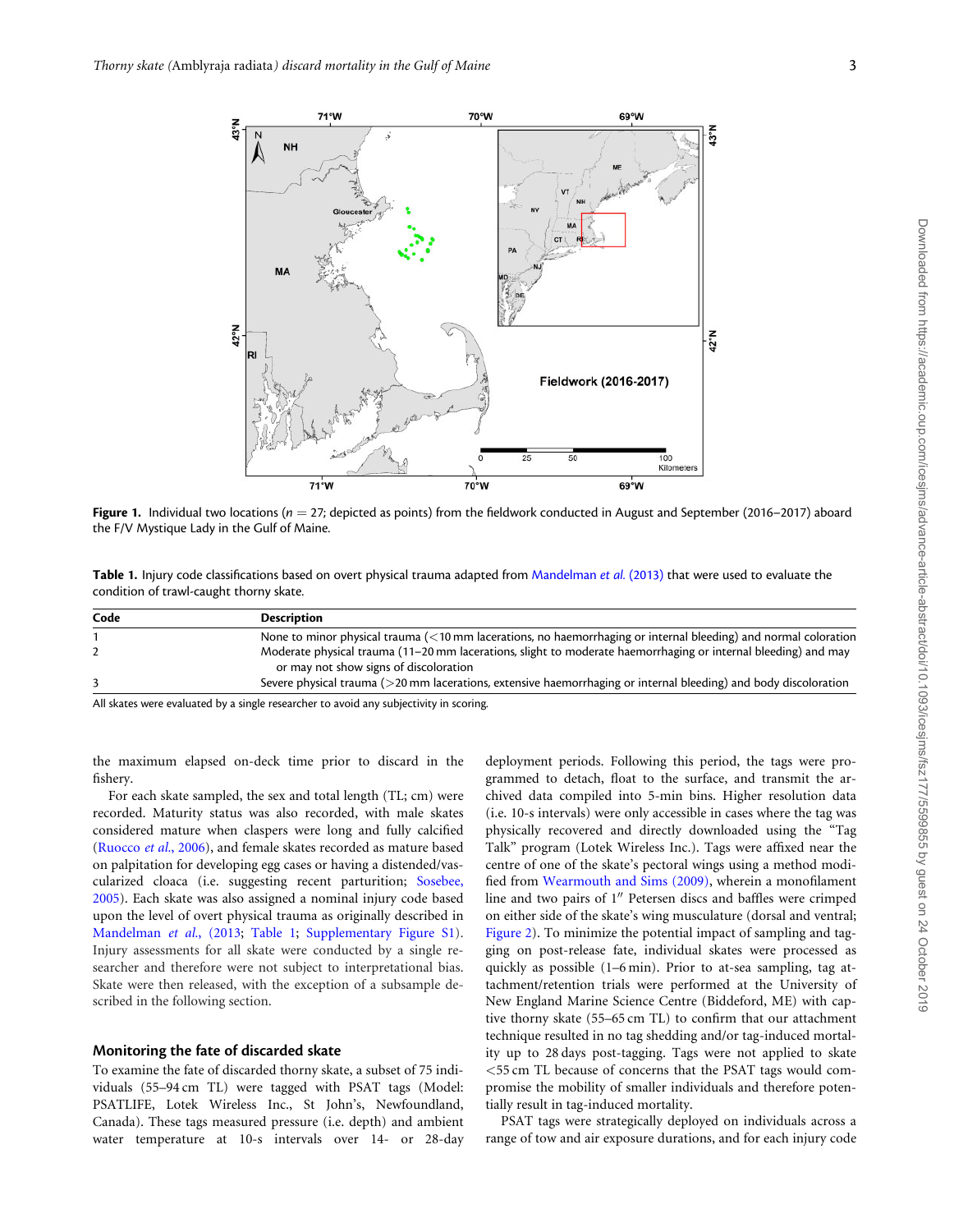<span id="page-3-0"></span>

Figure 2. Pop-up satellite archival transmitting tag (Lotek LIFE LAT3500) attachment method using monofilament line and two pairs of 1" Petersen discs and baffles secured on either side of the skate (dorsal and ventral). Image in the lower-left corner displays the Petersen disc/baffle/crimp pair on the ventral side of the skate. Image on the top-left corner displays the Floy $^\circledR$  dart tag that was inserted at the base of the tail for all skates  $\geq$ 30 cm total length.

and handling method (i.e. hand sorting vs. fish pick), in order to assess the impact of several variables experienced during typical commercial fishing conditions. Furthermore, PSAT tags (14-day deployment) were also deployed on dead skates ( $n = 2$ ) to establish "negative control" movement signatures, which would be used in subsequent analyses to infer mortality events.

#### Survival analysis

We utilized a longitudinal survival analysis to model the probability of survival as a function of time (e.g. [Cox and Oakes, 1984](#page-9-0); Benoît et al., 2012, [2015](#page-8-0)). In this analysis there were four primary objectives. First, PSAT tag depth time-series data were examined to determine the fate of our subsampled skates. Second, the fishing conditions and biological covariates associated with each subsampled skate were evaluated to identify, which covariates were best able to predict survival following discard. Third, using this subset of covariates, a suite of survival mixture models (SMMs; developed by Benoît et al., 2012, [2015](#page-8-0)) were fitted to explain survival and ultimately provide DM estimates. Finally, best-practice frameworks were formulated based upon the subset of covariates to mitigate thorny skate mortality. All analyses were performed using R 3.4.5 ([R Core Team, 2017](#page-9-0)), and when applicable, statistical significance was accepted at  $p < 0.05$ .

#### Depth-variance survival test

To determine the fate of individual discarded animals, we first converted pressure data collected by the PSAT tags to depth using the package "rtide" ([Thorley](#page-10-0) et al., 2017) and removed any tidalnoise associated with the tidal cycle of the area with the "oce" package ([Kelley and Richards, 2017\)](#page-9-0). Depth time-series for each skate were then subjected to a modified depth-variance survival test adapted from [Capizzano](#page-9-0) et al., (2016), with an additional clause to ensure the test was not falsely classifying extended periods of on-bottom (live) behaviour as mortality events (details in [Supplementary Material](https://academic.oup.com/icesjms/article-lookup/doi/10.1093/icesjms/fsz177#supplementary-data)). If skate survived throughout the monitoring period they were treated as right-censored data because their fate is unknown following tag detachment (i.e. time of death occurs after the monitoring period). If mortality was confirmed (i.e. a censored event), time of death was estimated as the time bin with the first non-significant result in the sequence leading up to the end of the trial. One individual was recaptured alive  $\sim$ 8 days after release, but died shortly after being released again. Because this mortality event could not be attributed to the original capture event, its time-series was truncated to the recapture event and was treated as a right-censored (i.e. alive) observation at the point of recapture.

# Assessment of fishing conditions and practices, individual biological traits, and injury

For this step of the analysis we considered all covariates (i.e. fishing conditions and practices, individual biological traits, and injury scores) that could influence survivorship of trawl-caught thorny skate. Initial examination of correlation between covariates and relevant interactions (i.e. TL and catch weight, TL and air exposure, and air temperature and air exposure) using a Pearson correlation revealed that interactions terms were all highly collinear with respect to catch weight ( $r = 0.97$ ) or air exposure  $(r = 0.97)$ . Therefore, interaction terms were not considered in the survival analysis.

The empirical Kaplan–Meier estimator ([Cox and Oakes, 1984](#page-9-0)), a non-parametric analysis that provides an estimate of the survival function by following the proportion of live skate throughout the time-at-large and in the absence of censored values, was utilized to generate preliminary graphical depictions of the influence of each covariate on survivorship, and to provide an empirical estimate of survival that can be used to assess the fit of SMMs developed in later steps.

The multivariate (semi-parametric) survival analysis known as the Cox proportional-hazards model (CPHM; [Cox, 1972;](#page-9-0) [Therneau and Grambsch, 2000\)](#page-10-0) was then used to identify, which covariates (i.e. tow duration, fishing depth, temperature gradient, catch weight, handling method, air duration, TL, sex, maturity, and injury score) predicted the survival of discarded thorny skate following the methodologies outlined in [Knotek](#page-9-0) et al. (2018). This model is defined as:

$$
\hat{h}(t) = h_0(t)^{(X'\beta + Z'b)},
$$
\n(1)

where  $\hat{h}(t)$  is the hazard function at time t (i.e. the risk of incidental morality occurring at time  $t$ ) determined by a non-parametric baseline hazard function  $h_0(t)$ , a suite of relevant covariates X', and a Gaussian random effect  $Z'$  (with tow as the subject) to ac-count for any within-tow correlations (Benoît et al., 2010; [Knotek](#page-9-0) et al.[, 2018](#page-9-0)). To estimate parameters in this model we used partial maximum likelihood [\(Cox, 1972](#page-9-0); [Ripatti and Palmgren, 2000](#page-9-0)). Model building was twofold: (i) identify whether or not the random effect was appropriate, and (ii) find the most parsimonious set of covariates to predict survival (details in [Supplementary](https://academic.oup.com/icesjms/article-lookup/doi/10.1093/icesjms/fsz177#supplementary-data) [Material;](https://academic.oup.com/icesjms/article-lookup/doi/10.1093/icesjms/fsz177#supplementary-data) Benoît et al., 2010; [Knotek](#page-9-0) et al., 2018).

Model building revealed a fixed-effects modelling approach was appropriate (i.e. random effect of tow was not significant;  $p = 0.97$ ) and TL was the only covariate that predicted survival (see [Supplementary Table S2](https://academic.oup.com/icesjms/article-lookup/doi/10.1093/icesjms/fsz177#supplementary-data) for model building output). TL was then converted into a categorical predictor (binned every 10 cm) to reflect size classes used in NEFSC bottom trawl surveys, and to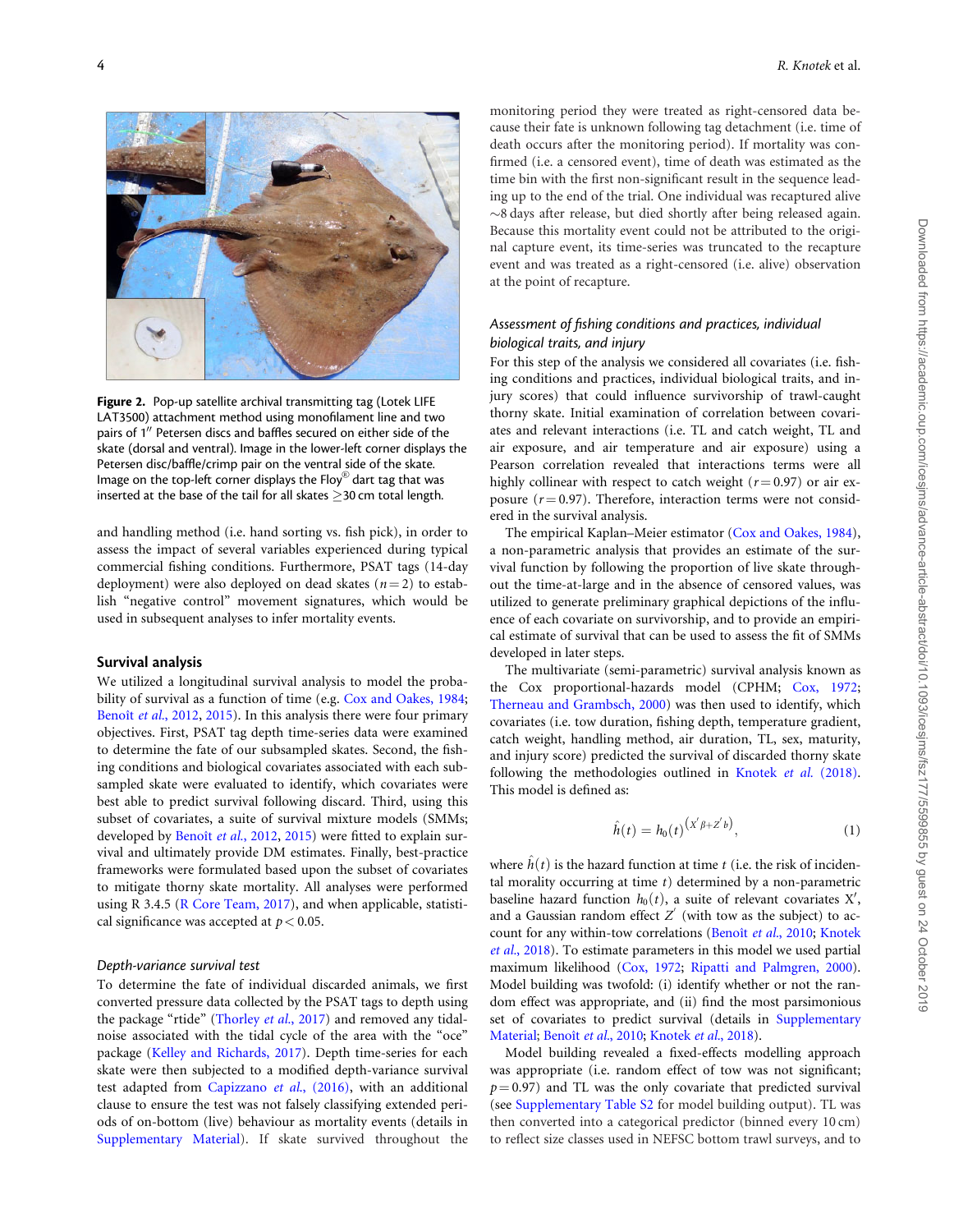allow us to identify, which of the TL-specific DM rates (generated in subsequent steps) best reflected the size-distribution of thorny skate discards in the GOM. Log-rank tests were then performed to test for differences in the underlying survival function between size classes and if the resulting  $p$ -value was not significant  $(p > 0.05)$ , these classes were combined. This led to the consolidation of bins >70 cm TL ( $\chi^2$ : 0.48 to 0.82) and bins  $\leq$ 70 cm TL  $(\chi^2 = 0.70)$ . TL was therefore used as a two-level categorical covariate in subsequent analyses.

#### Predicting post-release survival based upon relevant covariates

To estimate post-release survivorship rates, we chose to use a parametric survival analysis modelling approach (i.e. SMMs) de-veloped by Benoît et al. (2012, [2015](#page-8-0)). This approach is favourable because of its ability to explain the survivorship of thorny skate over time with longitudinal data, and estimate the time at which survivorship asymptotes (i.e. survival rate). The underlying model of the SMMs is defined as:

$$
\hat{S}(t) = \pi \cdot \exp\left[-(\alpha \cdot t)^{\gamma}\right] + (1 - \pi), \tag{2}
$$

where  $\hat{S}(t)$  is the probability of survival at time t. The probability of a skate being adversely affected by capture-and-handling is denoted by  $\pi$  and the survival function for these skate is explained by  $exp[-(\alpha \cdot t)^{\gamma}]$ , which is assumed to follow a Weibull distribution that includes scale and shape parameters,  $\alpha$  and  $\gamma$ , respectively. The skates not adversely affected by capture-and-handling are assumed to have a survival probability of 1, as natural mortality was assumed to be negligible during the relatively shortduration of the tag monitoring period (14–28 days). In Equation (2) the survival rate is defined as  $\hat{S}(t) = 1 - \pi$  because as  $t \rightarrow \infty$ ,  $exp[-(\alpha \cdot t)^{\gamma}]$  eventually leads to nil survival for affected individuals, leaving only the non-affected skate alive. To incorporate the influence of TL on survivorship,  $\alpha$  and  $\pi$  parameters can be manipulated to address the effect of the covariates on the survival rate over time and/or the probability of a skate being adversely affected, respectively. This approach produces several competing models according to the different assumptions of how TL impacts survivorship [\(Table 2](#page-5-0)). All model variants were fit using maximum likelihood methodology (additional details provided in Benoît et al., 2012, [2015\)](#page-8-0) and convergence and fit were evaluated by overlaying the 95% confidence bands from Kaplan–Meier estimates with the predicted survival functions. Model fits were also compared using Akaike's Information Criterion corrected for small samples sizes (AICc; [Burnham and Anderson, 2002](#page-8-0)), wherein  $\triangle$ AICc values (relative to lowest AICc value between models) were used to identify the model variant(s) most suited for predicting the survival function (details in [Supplementary](https://academic.oup.com/icesjms/article-lookup/doi/10.1093/icesjms/fsz177#supplementary-data) [Material;](https://academic.oup.com/icesjms/article-lookup/doi/10.1093/icesjms/fsz177#supplementary-data) [Burnham and Anderson, 2002](#page-8-0)). Based upon a comparison of  $\Delta$ AICc ([Table 2\)](#page-5-0) there was similar support for several of the competing models and therefore no single-model could be considered a best-fit. Therefore, model averaging (of SMMs) based on Akaike weights (e.g. [Lukacs](#page-9-0) et al., 2010; Benoît et al., 2010; details in [Supplementary Material](https://academic.oup.com/icesjms/article-lookup/doi/10.1093/icesjms/fsz177#supplementary-data)) was used to generate a single survival rate for each size class that reflected the suite of model variants according to their  $\Delta$ AICc values (e.g. [Knotek](#page-9-0) et al., 2018).

#### Estimation of DM on a fishery-scale

To estimate fishery-wide DM for thorny skate in the GOM groundfish bottom trawl fishery, we used a modified modelling approach described by [Knotek](#page-9-0) et al. (2018). Here, model averaged survival rates (see above) were converted into DM rates (i.e. 1 survival rate), then applied to the most recently available estimate of total annual live-discards (by weight) in the fishery to derive an estimate of DM (in mt). However, since recent NEFSC bottom trawl data suggest that  $\sim$ 95% of all thorny skate occupying the GOM are <74 cm ([Sosebee](#page-9-0) *et al.*, 2016), only the DM rate associated with the smaller-size category (55–70 cm TL) was used to estimate DM. Finally, to account for model variant-specific parameter uncertainty and variability in fishery-scale estimates of DM, Monte Carlo simulations based on bootstrapping ([Efron](#page-9-0) [and Tibshirani, 1993;](#page-9-0) details in [Supplementary Material](https://academic.oup.com/icesjms/article-lookup/doi/10.1093/icesjms/fsz177#supplementary-data)) were used with this approach to derive the final fishery-scale estimate (mean and standard deviation) of DM.

## Results

#### Fieldwork and capture characteristics

In all 612 thorny skate (24–94 cm TL; 305 male and 307 female) were captured and sampled after being handled by hand  $(n = 323)$  or with a fish pick  $(n = 289;$  [Table 3](#page-5-0)). The majority of skates was categorized as having minor (i.e. injury code 1; 38.4%) to moderate (i.e. injury code 2; 44.0%) overt physical trauma with the fewest observations made for severely injured skate (i.e. injury code 3; 17.6%; [Table 3](#page-5-0)). Tows that captured thorny skate were primarily composed of common commercial groundfish species (e.g. grey sole, Glyptocephalus cynoglossus; yellowtail flounder, Pleuronectes ferruginea; winter flounder, Pseudopleuronectes americanus; haddock, Melanogrammus aeglefinus; and Atlantic cod, Gadus morhua), monkfish (Lophius americanus), spiny dogfish (Squalus acanthias), skate (e.g. little skate, Leucoraja erinacea; winter skate, Leucoraja ocellata; and barndoor skate, Dipturus laevis), and to a lesser extent, invertebrates (e.g. American lobster, Homarus americanus; and rock crab, Cancer borealis). Total estimated catch weight per tow ranged from 29 to 907 kg. Bottom seawater and air temperature ranged from  $6.3$  to  $8.3^{\circ}$ C and  $16.5$ to  $26.8^{\circ}$ C, respectively, whereas the temperature gradient between the two locations varied from 9.3 to 19.6°C ([Table 4](#page-5-0)).

#### Monitoring the fate of discards and negative controls

Of the 75 PSAT tags deployed, 59 transmitted Argos data and 35 were physically recovered and/or returned and directly downloaded, including two tags that did not transmit. In total, we retrieved data from 61 of the 75 PSAT tags (81.3%) via transmission ( $n = 30$ ) and/or physical recovery and direct download ( $n = 31$ ). Tags that only provided Argos transmissions, including one of the two negative controls (i.e. known dead skate), yielded an average of 88.7% (out of 4032 expected observations) and 72.3% (out of 7888 expected observations) of the time-series data in 5-min resolution for 14- and 28-day deployment periods, respectively. In contrast, physically downloaded tags provided access to the entire time-series in 10-s resolution for the 14- and 28-day deployment periods (i.e. 120 960 and 236 640 observations, respectively).

#### Depth-variance survival test

The depth-variance survival test identified seven mortality events (see [Supplementary Table S1](https://academic.oup.com/icesjms/article-lookup/doi/10.1093/icesjms/fsz177#supplementary-data) for individual mortality event information), with the majority ( $n = 5$  individuals) of capture-related DM having occurred within 18 h of release. However, two mortalities did occur at 241 and 263 h post-release ([Figure 3](#page-6-0)). After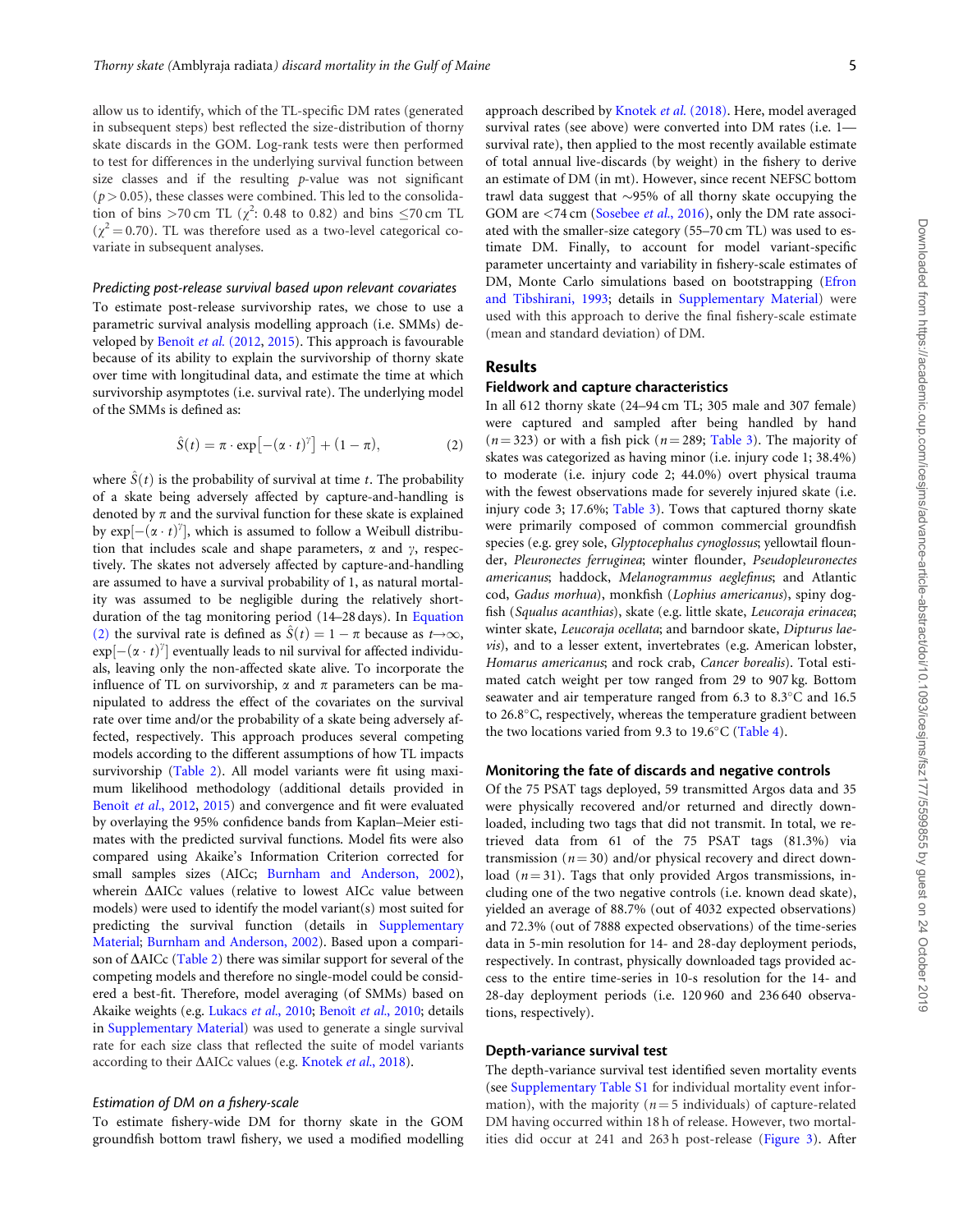<span id="page-5-0"></span>

| Table 2. Model variant results for survival mixture models (SMMs) that modelled thorny skate survival as a function of total length (TL) |  |  |  |
|------------------------------------------------------------------------------------------------------------------------------------------|--|--|--|
| treated as a two-level categorical covariate.                                                                                            |  |  |  |

| <b>Model variants</b>  | <b>Parameters</b>  |            | <b>Model fitting</b> | <b>Discard mortality rates</b> |               |
|------------------------|--------------------|------------|----------------------|--------------------------------|---------------|
|                        | α                  | π          | $\Delta$ AlCc        | 55-70 cm TL                    | $>70$ cm TL   |
| Weibull 2 <sup>a</sup> | $f(\mathsf{size})$ |            | 5.195                | 100                            | 100           |
| Mixture 2 <sup>b</sup> | $f(\mathsf{size})$ | Constant   |                      | $21.63$ [0.11]                 | 21.63 [0.11]  |
| Mixture 3 <sup>c</sup> | Constant           | f(size)    | 2.540                | 21.98 [0.11]                   | $5.13$ [0.08] |
| Mixture 4 <sup>d</sup> | $f(\mathsf{size})$ | $f$ (size) | 0.370                | 22.16 [0.11]                   | $6.67$ [0.13] |
|                        |                    |            | Model average        | 24.53 [0.06]                   | 16.50 [0.07]  |

TL's effect on survivorship was modelled under different assumptions of model parameters  $\alpha$  and  $\pi$ , which were treated either as fixed (equal to 1), constant (estimated), or as a function of TL categories, f(size). Model variant fit is represented by the change in Akaike's Information Criterion corrected for small sample sizes ( $\Delta$ AICc) relative to the lowest AICc value (indicated with a dash "-"). Model averaged discard mortality rates (in %; derived from survival rates generated by SMMs) are presented as the mean [standard error] from Monte Carlo simulations ( $n = 5000$ ) with parametric bootstrapping to simulate model uncertainty. <sup>a</sup> Common survival function for each total length category.

<sup>b</sup>Common survival function within each total length category for a fixed proportion of affected individuals.

<sup>c</sup>Common survival function for affected individuals, with the proportion affected dependent on total length category.

dCommon survival function within each total length category, where the proportion of affected individuals also depends on total length category.

Table 3. Number of trawl-caught thorny skate sampled as either observational samples or tagged with pop-up satellite archival transmitting (PSAT) tags for each category of handling method, sex, and injury code.

|                 | Handling method Sex |                                            |         |    | Injury code |     |     |
|-----------------|---------------------|--------------------------------------------|---------|----|-------------|-----|-----|
| Sample          | Hand                | Fish pick Male Female Code 1 Code 2 Code 3 |         |    |             |     |     |
| Observation 323 |                     | 289                                        | 305 307 |    | 235         | 269 | 108 |
| PSAT            | 39                  | 34                                         | 40      | 33 | 19          | 28  | 26  |

Negative control PSAT-tagged skate ( $n = 2$ ) are not included in this table.

Table 4. Mean [minimum, maximum] values of the fishing conditions, practices, and individual traits observed for thorny skate released as either observational samples or with pop-up satellite archival tags (PSAT).

| Variable                  |      | <b>Observational</b> | <b>PSAT</b> |              |  |
|---------------------------|------|----------------------|-------------|--------------|--|
| Tow duration (min)        | 141  | [37, 236]            | 137         | [40, 236]    |  |
| Depth (m)                 | 101  | [55, 161]            | 99          | [75, 161]    |  |
| Temperature $(^{\circ}C)$ |      |                      |             |              |  |
| Bottom seawater           | 7.2  | [6.3, 8.3]           | 7.1         | [6.4, 8.3]   |  |
| Air (on-deck)             | 20.8 | [16.5, 26.8]         | 19.6        | [16.5, 26.9] |  |
| Gradient                  | 13.6 | [9.3, 19.6]          | 12.5        | [9.9, 19.6]  |  |
| Catch weight (kg)         | 354  | [29, 907]            | 468         | [29, 907]    |  |
| Air exposure (min)        | 30.7 | [3.7, 76.7]          | 30.2        | [5.8, 69.5]  |  |
| Total length (cm)         | 46.9 | [24.0, 94.0]         | 70.6        | [55.5, 94.0] |  |

mortality occurred, PSAT tags generally remained attached to dead skates for 121–489 h before dislodging and floating to the surface. Surviving skates ( $n = 53$ ) occupied depths ranging from 22.9 to 184.0 m (mean  $\pm$  standard deviation: 89.8  $\pm$  19.0 m) and displayed vertical movement behaviour that can be broadly categorized as periods remaining at-depth (maximum span of 102 h) with brief off-bottom forays (associated with diel-cycles), and on/ off shelf movement [\(Supplementary Figure S2\)](https://academic.oup.com/icesjms/article-lookup/doi/10.1093/icesjms/fsz177#supplementary-data). Ultimately, these behaviours made it possible to characterize the status of skate (live or dead) throughout a time-series and identify mortality events.

# Discard survival rates and estimates of fishery-scale DM

Model variants (i.e. SMMs) fit the 95% confidence bands relatively well (i.e. within the centre of the bands) with the exception of the time frame preceding the first mortality in the smaller category (55–70 cm TL). However, model fit largely improved over time for this category [\(Figure 4\)](#page-7-0). Individual model variants generated a range of size-specific DM rates according to the various model assumptions (Table 2). For example, Weibull 2 assumed that all skate were adversely affected (nil survival), whereas Mixture 4 allowed the survival function and proportion of adversely affected skate to vary by size category (6.7 and 22.2% mortality for larger and smaller skate, respectively; Table 2). However, because each variant carried different Akaike weights (Table 2) with no clear best-fitting model (according to Benoît et al., 2012), model averaging was used to generate a single overall DM rate for each size category that incorporated model variant DM rates based on their relative contribution to the survival function (i.e. Akaike weight). This approach estimated that larger skate have a lower DM rate  $(16.5 \pm 0.1\%)$  than smaller thorny skate  $(24.5 \pm 0.1\%)$ ; Table 2). Based upon the mortality rate for the smaller category and average annual estimates of bottom trawl thorny skate live-discards (i.e. 322.8 mt in 2014; [Sosebee](#page-9-0) et al., [2016\)](#page-9-0), annual DM for the GOM groundfish bottom trawl fishery is  $\sim$ 79.2  $\pm$  0.2 mt.

# **Discussion**

# Thorny skate DM in the GOM groundfish bottom trawl fishery

This study demonstrated the utility of PSAT tags for assessing the long-term survivorship of a benthic skate species following discard from one of the GOM's largest commercial fisheries. By modelling PSAT tagging data in concert with detailed observations collected during the capture event, a size-dependent DM rate was identified that suggested larger thorny skate (DM rate-  $= 16.5\%$ ) experience lower mortality than smaller conspecifics (DM rate  $= 24.5\%$ ) when caught in bottom otter trawls under "worst-case scenario" summer temperature regimes [\(Cicia](#page-9-0) et al., [2012\)](#page-9-0). Furthermore, given the average size of thorny skate in the GOM, the DM rate estimate for the smaller category (55–70 cm TL) was determined to best reflect the size-distribution of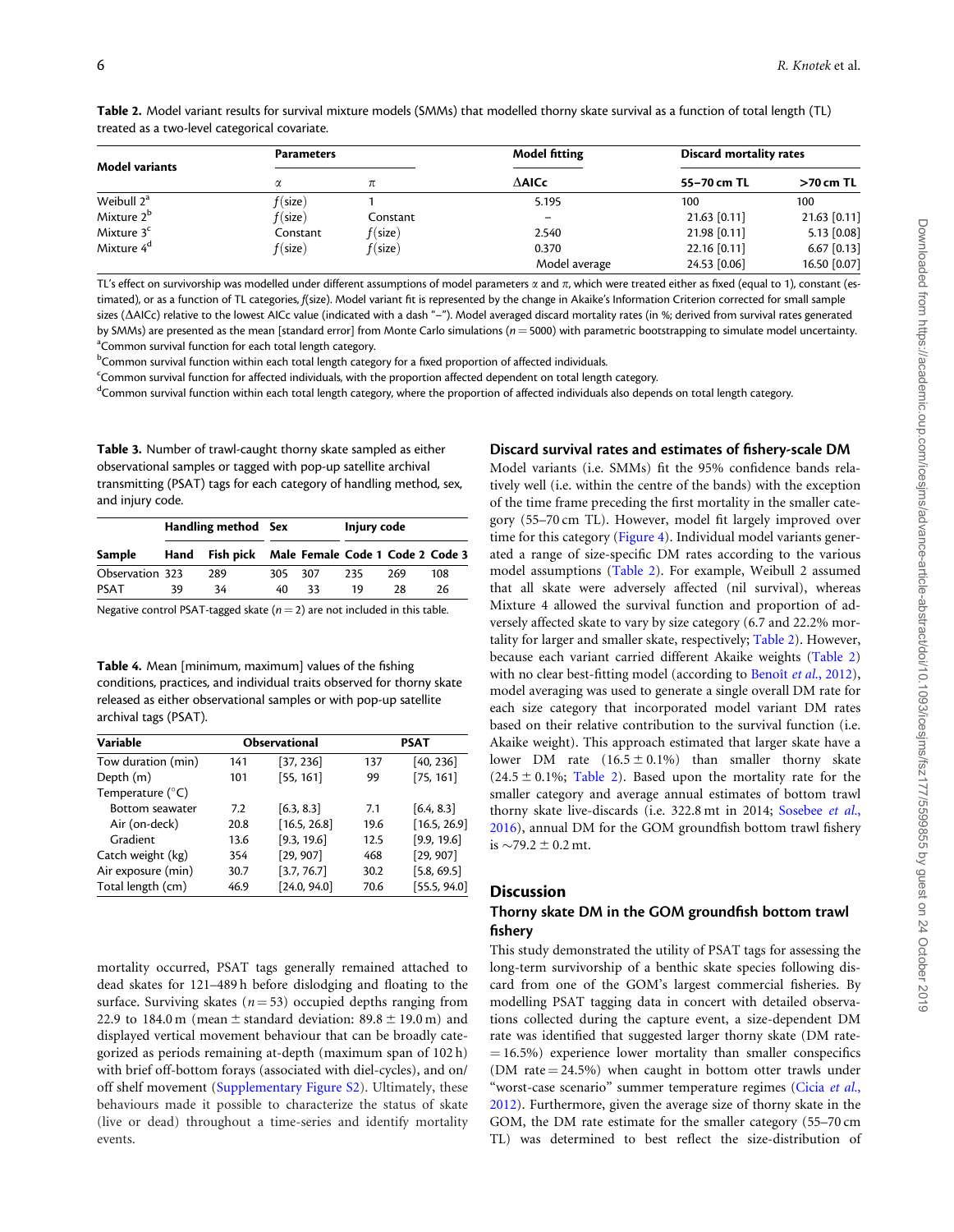<span id="page-6-0"></span>

Figure 3. Tide-adjusted depth time-series (solid line) obtained from pop-up satellite archival transmitting tags (10-s resolution) deployed on two thorny skate that exhibited immediate (top panel) and delayed  $(\sim$ 10 days; bottom panel) mortality. Transmission characteristics are provided in the upper left corners of the figures. Time of death derived from the depth-variance survival test and time of tag detachment (i.e. pop-up) are both indicated with a dot/circle and annotated with text, respectively.

discards and the overall DM rate in the bottom trawl fishery. This overall DM rate is consistent with the previous estimate (23%) reported by [Mandelman](#page-9-0) et al., (2013) and is markedly lower than estimates for other trawl-caught species of skate ([Laptikhovsky, 2004](#page-9-0); [Enever](#page-9-0) et al., 2009; [Mandelman](#page-9-0) et al., 2013; [Saygu and Deval, 2014](#page-9-0); [Tsagarakis](#page-10-0) et al., 2015), which suggests thorny skate are fairly resilient to capture-and-handling in this fishery.

Our results indicate that the majority of thorny skate DM following capture in bottom trawls occurred within 18 h of discarding; however, longer term manifestations of DM were also evident up to 10 days post-release. Previous studies with trawlcaught skate in the Bristol Channel and Gulf of St Lawrence ([Enever](#page-9-0) et al., 2009; Benoît et al[., 2012\)](#page-8-0) found that DM occurred entirely within 24 h post-release when using monitoring periods of up to 64 and 110 h, respectively. In contrast, extended monitoring periods (up to 28 days) in this study revealed delayed DM events, which corroborates recent observations of little and winter skate captured in the New England scallop dredge fishery [\(Knotek](#page-9-0) et al.[, 2018](#page-9-0)). Of note, most previous studies of skate DM have not been able to quantify delayed DM because of abbreviated monitoring periods  $(55 \text{ days})$  associated with traditional confinement methods (i.e. on-board holding tanks and submerged cages; [Kaiser and Spencer, 1995;](#page-9-0) [Endicott and Agnew, 2004;](#page-9-0) [Laptikhovsky, 2004](#page-9-0); [Enever](#page-9-0) et al., 2009; Benoît et al.[, 2012;](#page-8-0) [Mandelman et al., 2013](#page-9-0); [Depestele](#page-9-0) et al., 2014; [Saygu and Deval,](#page-9-0) [2014;](#page-9-0) [Tsagarakis](#page-10-0) et al., 2015; [Sulikowski](#page-10-0) et al., 2018), thereby

making our PSAT tag-derived results more reliable and robust to both short and delayed DM events. Nonetheless, the occurrence of delayed DM for thorny skate in this study was relatively low, which confirms that the 54% (7 days) DM rates reported by [Mandelman](#page-9-0) et al., (2013) were more likely an artefact of confine-ment stress than a result of capture-and-handling [\(Portz](#page-9-0) et al., [2006\)](#page-9-0).

# The impact of capture-related and biological factors on DM rates

All of the mortalities documented in this study can be attributed to the effects of capture-and-handling in the GOM groundfish bottom trawl fishery, and are not considered a reflection of natural mortality. Natural mortality in these types of studies (e.g. Benoît et al., 2012; [Mandelman et al., 2013](#page-9-0); [Depestele](#page-9-0) et al., 2014; [Knotek](#page-9-0) et al., 2018) is considered negligible because the monitoring period is relatively short compared to the lifespan of elasmobranchs (e.g.  $\sim$ 16 years for thorny skate in the GOM; [Sulikowski](#page-10-0) et al[., 2005](#page-10-0)), and any predation within this time frame would have likely been because of decreased predator avoidance abilities from the effects of the capture event (Raby et al.[, 2014](#page-9-0)). Therefore, DM rates for trawl-caught thorny skate were driven by capture-related factors that included the size of the animal, the degree of incurred physical trauma, thermal stress, and stressors associated with air exposure during the capture-and-handling process.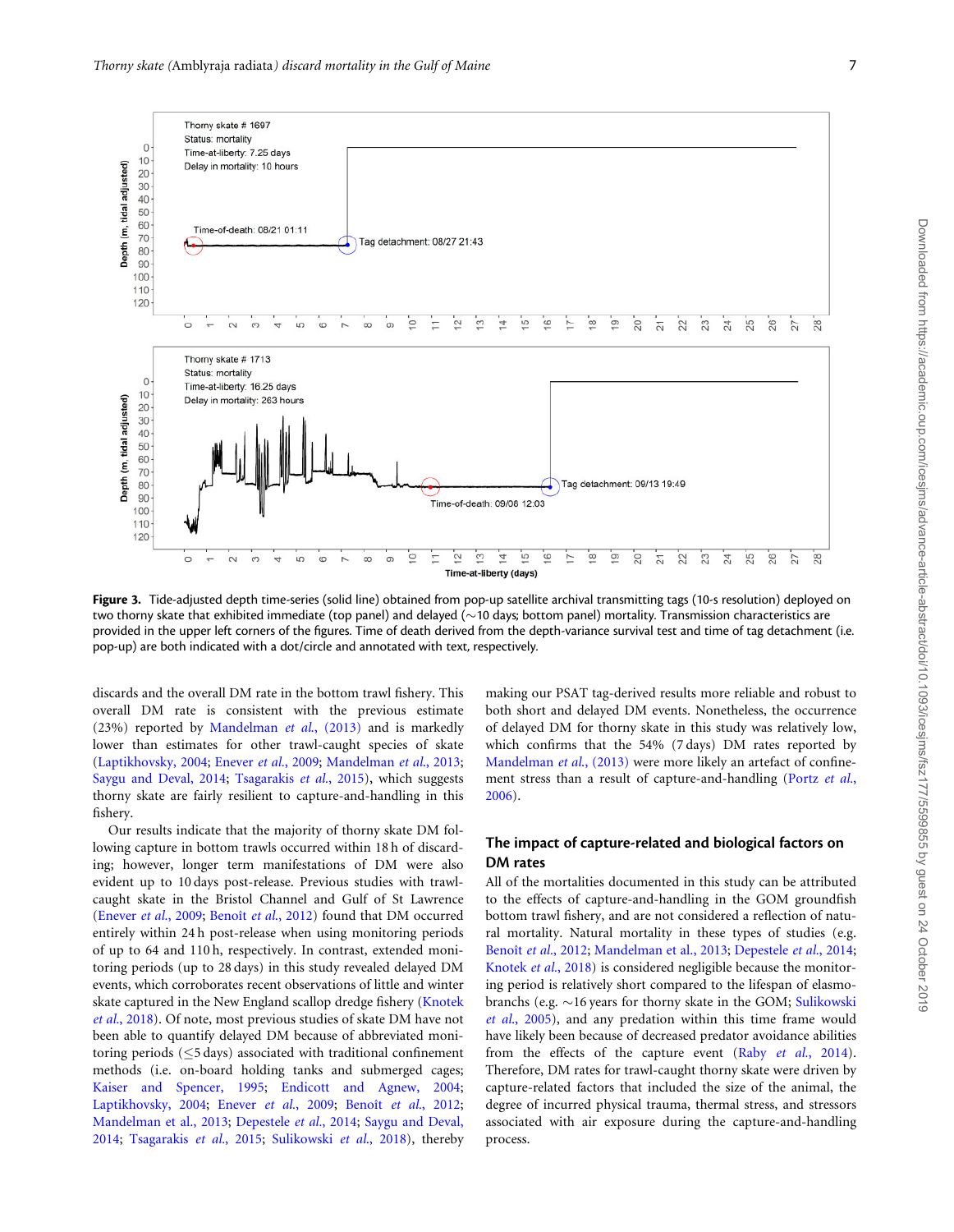<span id="page-7-0"></span>

Figure 4. Probability of survival over time for thorny skate with respect to size-category for each model variant (indicated in the bottom-left corner of each panel). Dashed lines and shaded areas represent Kaplan–Meier estimates and 95% confidence bands up until the last observation for each size category. Censored observations are indicated with "+" along the Kaplan-Meier estimate (i.e. dashed line). Solid lines show the model variant prediction.

TL was identified with our modelling approach as the most influential factor affecting trawl-caught thorny skate DM. In this size-dependent relationship, smaller thorny skate displayed a higher degree of DM than larger conspecifics, which has similarly been reported for skate discarded from beam trawls in the North Sea ([Depestele](#page-9-0) et al., 2014), and speculated for thornback skate, Raja clavata, and brown skate, Raja miraletus, captured in bottom trawls in the eastern Mediterranean [\(Saygu and Deval, 2014](#page-9-0)). In addition, size has also been shown to influence at-vessel mortality (i.e. mortality occurring at or prior to landing) for ray species (family Dasyatidae and Myliobatidae) captured in the prawn trawl fishery off of northern Australia [\(Stobutzki](#page-10-0) et al., 2002). In all of these scenarios, increased survivorship of larger individuals may be the result of a thicker integument providing added protection [\(Mandelman](#page-9-0) et al., 2013; [Depestele](#page-9-0) et al., 2014), having a larger body mass and core body temperature that is less sensitive to ambient temperature changes [\(Spigarelli](#page-10-0) et al., 1977), and/or having more energetic reserves to cope and recover from the capture-and-handling process. This size-dependent relationship may have also been an artefact of tag-induced mortality wherein individuals in the smaller category (55–70 cm TL) were more susceptible to the adverse effects associated with carrying PSAT tags. However, there was no relationship between smaller size and increased mortality within this size category ([Supplementary Table](https://academic.oup.com/icesjms/article-lookup/doi/10.1093/icesjms/fsz177#supplementary-data) [S1\)](https://academic.oup.com/icesjms/article-lookup/doi/10.1093/icesjms/fsz177#supplementary-data), and no mortality was observed during the initial 28-day

retention trials that were conducted on skates measuring 55– 65 cm TL (i.e. the smallest tagged in the field study). As such, there is no evidence to suggest that our results were greatly confounded by tag-induced mortality.

Thorny skate DM rates were also influenced by the degree of physical trauma incurred during the capture event in this study. For example, the DM rate (based on live-dead proportion) increased by 25% across injury scores (code  $1 = 6\%$ ; code  $2 = 9\%$ ; code  $3 = 31\%$ ). Injury is a well-documented factor impacting DM in skates (e.g. [Depestele](#page-9-0) et al., 2014; [Knotek](#page-9-0) et al., 2018; [Sulikowski](#page-10-0) et al., 2018) and has been previously shown to influence DM for trawl-caught thorny skate in the Gulf of St Lawrence (Benoît et al.[, 2012\)](#page-8-0). Furthermore, higher degrees of physical trauma (injury codes 2 and 3) were likely the underlying driver for longer term (delayed) manifestations of thorny skate mortality; wherein sublethal injuries (e.g. puncture wounds and lacerations) could have compromised the skate's integument and epidermal mucus layer, and led to osmoregulatory dysfunction, secondary infections, and/or susceptibility to disease ([Luer, 2014;](#page-9-0) Cook et al.[, 2019](#page-9-0)).

Though there was evidence that injury influenced DM, higher incidental PSAT tag non-reporting rates for skate that incurred more severe physical trauma (injury codes 2 and 3) limited our ability to comprehensively evaluate the effect of injury on mortality. For example, while all tags reported from animals with no to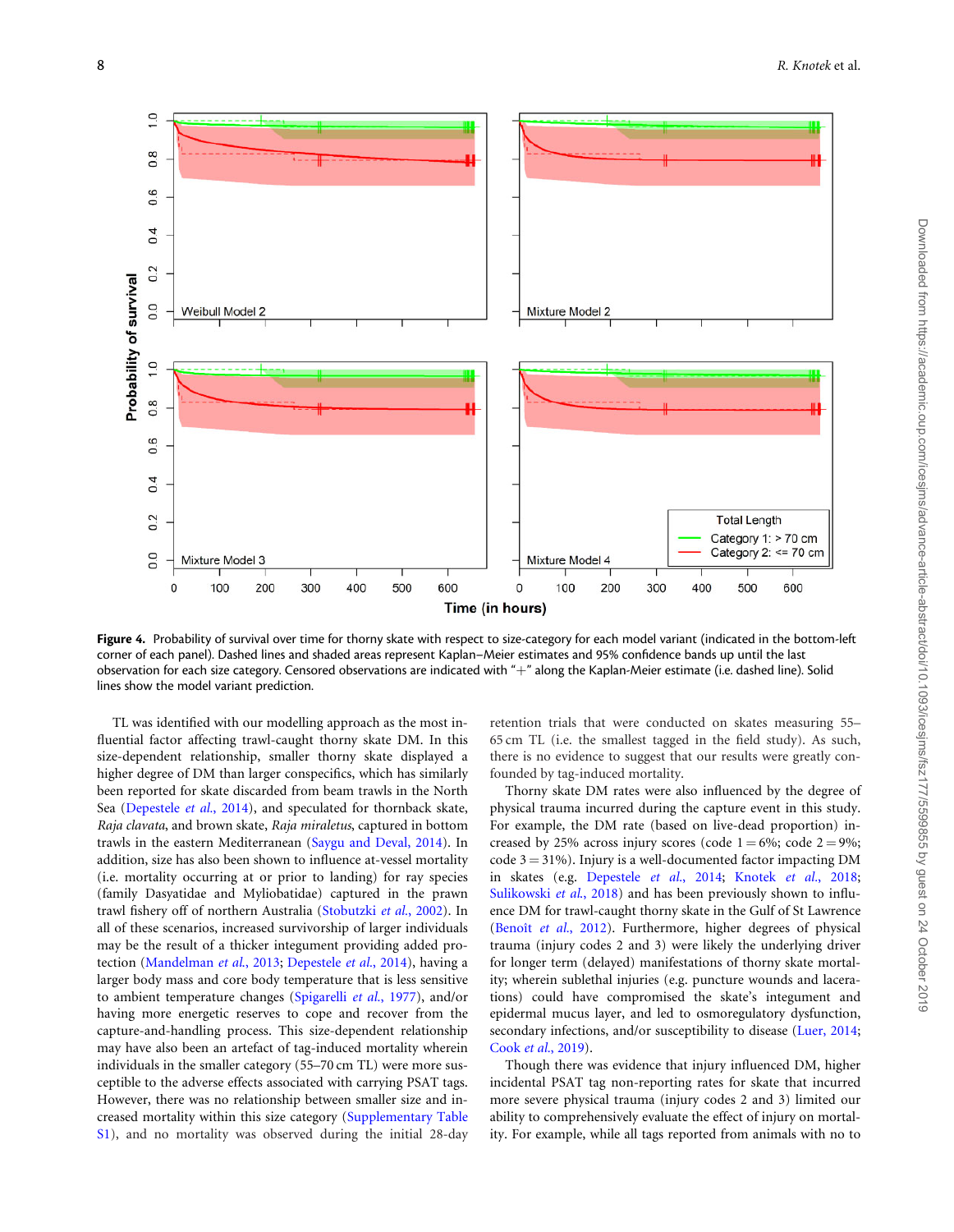<span id="page-8-0"></span>minor injuries (code 1), non-reporting rates rose to 14.3%  $(n = 4)$  and 34.6%  $(n = 9)$  for skate that suffered moderate (code 2) to more severe injuries (code 3), respectively. This trend becomes particularly relevant to the study if we consider the scenario of non-reporting rates as an artefact of DM events; wherein tags were either damaged during a scavenging event or inhibited from transmitting following premature detachment from the dead skate (via decomposition/scavenging) and the tag washing ashore and/or being covered by debris before the preprogrammed transmission at 14 or 28 days after deployment. Had more tags reported for the higher injury codes, it is likely that additional mortality events would have been documented and the degree of physical trauma would have had a more pronounced role in establishing DM rates. Therefore, the estimated mortality rates for skates with injury codes 2 and 3 should be considered minimums.

Despite the effect of TL and injury on thorny skate DM, this species seems capable of surviving extended tow durations of up to 3.9 h, prolonged bouts of air exposure up to 70 min, and largescale temperature gradients up to  $19.6^{\circ}$ C, to which many skate species have previously shown susceptibility. For example, mortality increased with tow duration for trawl-caught cuckoo skate, Leucoraja naevus, small-eyed skate, Raja microocellata, blonde skate, Raja brachyura, and thornback skate in the Bristol Channel ([Enever](#page-9-0) et al., 2009) and smooth skate, Malacoraja senta, in the GOM ([Mandelman](#page-9-0) et al., 2013). Though there are inherent limitations in evaluating tow duration (i.e. inability to pinpoint the exact time skate entered the codend; [Neilson](#page-9-0) et al., 1989), thorny skate are likely more resilient to longer periods of compaction in the codend because of their larger size and more rigid morphology that provides added physical protection ([Sulikowski](#page-10-0) et al., [2005;](#page-10-0) [Natanson](#page-9-0) et al., 2007). To this end, [Mandelman](#page-9-0) et al., [\(2013\)](#page-9-0) reported that trawl-caught smooth skate were 10.9% more likely to incur severe injuries than thorny skate in the GOM, which is further substantiated by the nearly 82% of trawl-caught thorny skate sustaining only minor to moderate injuries in the present study.

Individual and cumulative effects of prolonged bouts of air exposure and abrupt changes in bottom seawater to air temperature did not appear to result in high levels of thorny skate DM. Previous studies have demonstrated that both the individual (e.g. 30-min air exposure or 18.1°C temperature gradient; [Knotek](#page-9-0) et al.[, 2018](#page-9-0)) and cumulative (e.g. interaction of 50-min air expo-sure and 9.1°C temperature gradient; Cicia et al.[, 2012\)](#page-9-0) impacts of these factors have resulted in increased DM for little and winter skate. However, in this study trawl-caught thorny skate were capable of surviving both the individual and cumulative effects of more pronounced exposure events (up to 20 min longer) and abrupt temperature gradients (up to a 10.5°C larger gradient) than was reported as being lethal in little and winter skates [\(Cicia](#page-9-0) et al.[, 2012;](#page-9-0) [Knotek](#page-9-0) et al., 2018). The reasons for this resiliency are unknown, but nonetheless, it suggests that thorny skate may be tolerant of acute hypoxia and thermal stress.

#### Management implications and conclusions

This study confirms that thorny skate are relatively resilient to bottom trawl fishing practices in the GOM, with annual DM accounting for  $\langle 1\%$  of the existing stock biomass in the region ([Sosebee](#page-9-0) et al., 2016; [NMFS, 2017\)](#page-9-0). This suggests that factors other than DM (e.g. environmentally driven change; [Di Santo,](#page-9-0)

[2015\)](#page-9-0) may be contributing to the impaired recovery of this species that has been evident in the 15 years since its prohibition. However, given that thorny skate biomass is currently at only 2.3% of its highest historical level (i.e. 364 million mt in 1966; [Sosebee](#page-9-0) et al., 2016) the population is likely highly sensitive to even small-scale sources of mortality, such as DM. Furthermore, the impact of DM on thorny skate population recovery is further elevated if extensive fishing effort occurs within areas of high thorny skate biomass (Knotek et al., in prep.). Therefore, bestpractices aimed at reducing mortality in this fishery should still be taken into consideration in fisheries management, especially when providing collateral benefits to other non-target species/size classes. This could include best-practice handling methods such as prioritizing the immediate release of skates to reduce time ondeck and air exposure and encouraging fishers to avoid picking skate in areas of vital organs (i.e. cranial, pericardial, and abdominal cavities). Other factors to consider include mitigation measures that address animal size; however, traditional best-practices such as size limitations are not applicable for this species given its prohibited status. Bycatch avoidance strategies are therefore a likely more appropriate option, particularly the avoidance of areas where smaller skate are found in abundance. Lastly, given the gear-specific nature of DM, future research efforts should be directed towards evaluating mortality in the other major geartypes responsible for thorny skate discarding, including scallop dredge, sink gillnet, and bottom longline gears.

#### Supplementary data

[Supplementary material](https://academic.oup.com/icesjms/article-lookup/doi/10.1093/icesjms/fsz177#supplementary-data) is available at the ICESJMS online version of the manuscript.

#### Acknowledgements

Data collection in this study was made possible by research scientists from the Anderson Cabot Centre for Ocean Life at the New England Aquarium, who assisted us throughout this study during fieldwork. This study was approved by the New England Aquarium Institutional Animal Care and Use Committee (Protocol 2016-02).

#### Funding

Funding for this research was provided by the 2015 NOAA NMFS Bycatch Reduction Engineering Program (Award # NA15NMF4720373).

#### References

- Benoît, H. P., Capizzano, C. W., Knotek, R. J., Rudders, D. B., Sulikowski, J. A., Dean, M. J., Hoffman, W. et al. 2015. A generalized model for longitudinal short-and long-term mortality data for commercial fishery discards and recreational fishery catch-and-releases. ICES Journal of Marine Science, 72: 1834–1847.
- Benoît, H. P., Hurlbut, T., and Chassé, J. 2010. Assessing the covariates influencing discard mortality of demersal fishes in four fisheries using a semi-quantitative indicator of survival potential. Fisheries Research, 106: 436–447.
- Benoît, H. P., Hurlbut, T., Chasse, J., and Jonsen, I. D. 2012. Estimating fishery-scale rates of discard mortality using conditional reasoning. Fisheries Research, 125–126: 318–330.
- Burnham, K. P., and Anderson, D. R. 2002. Model Selection and Multimodel Inference: A Practical Information Theoretic Approach, 2nd edn. Springer-Verlag, New York.
- Campana, S. E., Joyce, W., and Manning, M. J. 2009. Bycatch and discard mortality in commercially caught blue sharks Prionace glauca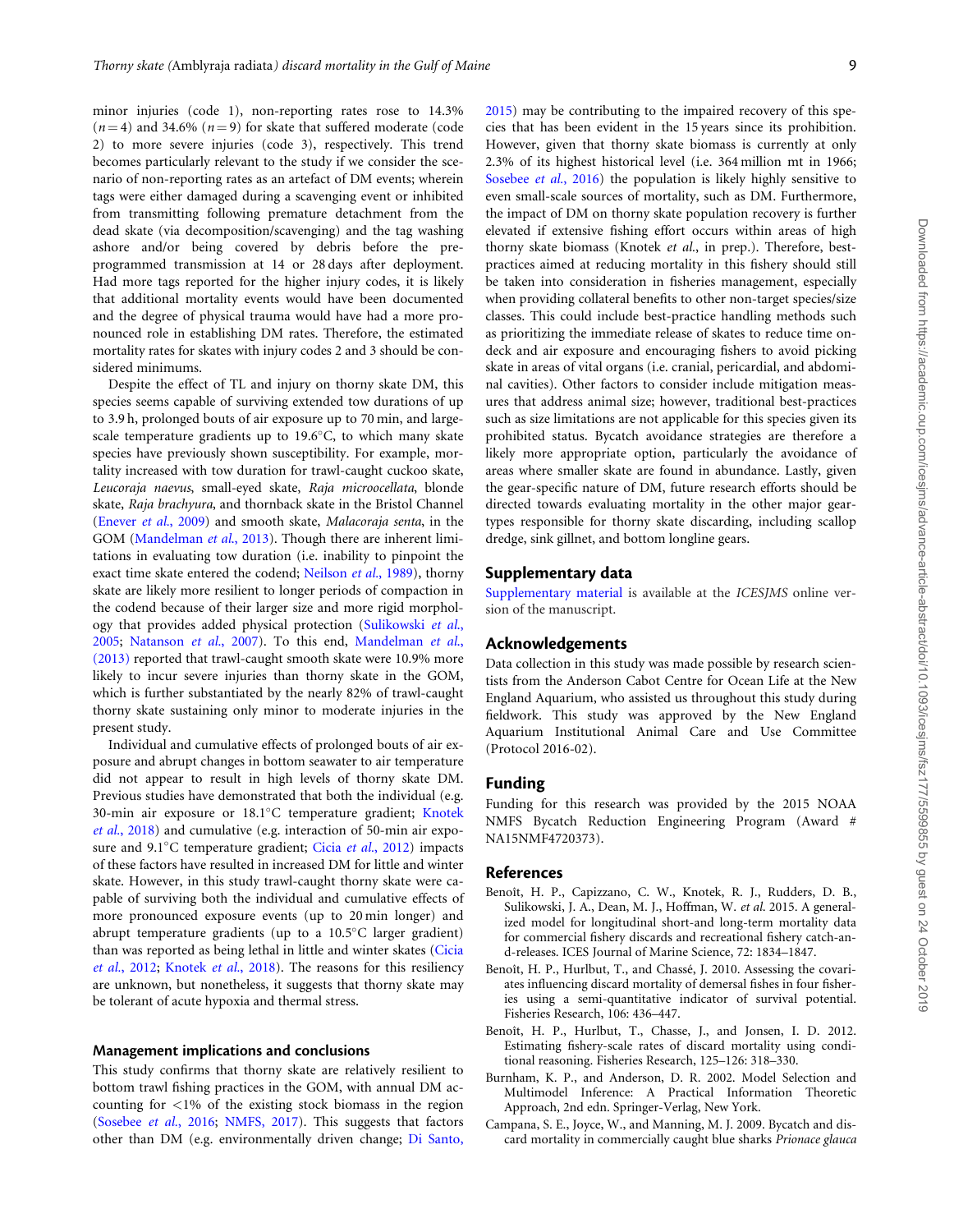- <span id="page-9-0"></span>Capizzano, C. W., Mandelman, J. W., Hoffman, W. S., Dean, M. J., Zemeckis, D. R., Benoît, H. P., and Langan, J. A. 2016. Estimating and mitigating the discard mortality of Atlantic cod (Gadus morhua) in the Gulf of Maine recreational rod-and-reel fishery. ICES Journal of Marine Science, 73: 2342–2355.
- Cicia, A. M., Schlenker, L. S., Sulikowski, J. A., and Mandelman, J. W. 2012. Seasonal variations in the physiological stress response to discrete bouts of aerial exposure in the little skate, Leucoraja erinacea. Comparative Biochemistry and Physiology—Part A: Molecular & Integrative Physiology, 162: 130–138.
- Cook, K. V., Hinch, S. G., Drenner, S. M., Raby, G. G., Patterson, D. A., and Cooke, S. J. 2019. Dermal injuries caused by purse seine capture result in lasting physiological disturbances in coho salmon. Comparative Biochemistry and Physiology—Part A: Molecular & Integrative Physiology, 227: 75–83.
- Cox, D. R. 1972. Regression models and life tables. Journal of the Royal Statistical Society, 34: 187–200.
- Cox, D. R., and Oakes, D. 1984. Analysis of Survival Data. Chapman and Hall Ltd, London.
- Curtis, T. H., and Sosebee, K. A. 2015. Landings composition of the northeast US skate, Rajidae, wing fishery and the effectiveness of prohibited species regulations. Marine Fisheries Review, 77: 1–8.
- Davis, M. W. 2002. Key principles for understanding fish bycatch discard mortality. Canadian Journal of Fisheries and Aquatic Sciences, 59: 1834–1843.
- Davis, M. W., and Olla, B. L. 2001. Stress and delayed mortality induced in Pacific halibut Hippoglossus stenolepis by exposure to hooking, net towing, elevated sea water temperature and air: implications for management of bycatch. North American Journal of Fisheries Management, 21: 725–732.
- Depestele, J., Desender, M., Benoît, H. P., Polet, H., and Vincx, M. 2014. Short-term survival of discarded target fish and non-target invertebrate species in the "eurocutter" beam trawl fishery of the southern North Sea. Fisheries Research, 154: 82–92.
- Di Santo, V. 2015. Ocean acidification exacerbates the impacts of global warming on embryonic little skate, Leucoraja erinacea (Mitchill). Journal of Experimental Marine Biology and Ecology, 463: 72–78.
- Efron, B., and Tibshirani, R. 1993. An Introduction to the Bootstrap. Chapman and Hall, New York.
- Endicott, M., and Agnew, D. J. 2004. The survivorship of rays discarded from the South Georgia longline fishery. CCAMLR Science, 11: 155–164.
- Enever, R., Revill, A. S., and Grant, A. 2009. Discarding in the North Sea and on the historical efficacy of gear-based technical measures in reducing discards. Fisheries Research, 95: 40–46.
- Farrugia, T. J., Goldman, K. J., Tribuzio, C., and Seitz, A. C. 2016. First use of satellite tags to examine movement and habitat use of big skates Beringraja binoculata in the Gulf of Alaska. Marine Ecology Progress Series, 556: 209–221.
- Hoenig, J. M., and Gruber, S. H. 1990. Life-history patterns in the elasmobranchs: implications for fisheries management. NOAA Technical Report NMFS, 90: 1–16.
- Kaimmer, S. M., and Trumble, R. J. 1998. Injury, condition, and mortality of Pacific halibut bycatch following careful release by Pacific cod and sablefish longline fisheries. Fisheries Research, 38: 131–144.
- Kaiser, M. J., and Spencer, B. E. 1995. Survival of by-catch from a beam trawl. Marine Ecology Progress Series, 126: 31–38.
- Kelley, D., and Richards, C. 2017. oce: Analysis of Oceanographic Data. R Package Version 0.9-23. [https://CRAN.R-project.org/pack](https://CRAN.R-project.org/package=oce) [age](https://CRAN.R-project.org/package=oce)=[oce](https://CRAN.R-project.org/package=oce) (last accessed 1 September 2018).
- Knotek, R. J., Rudders, D. B., Mandelman, J. W., Benoît, H. P., and Sulikowski, J. A. 2018. The survival of rajids discarded in the New England scallop dredge fisheries. Fisheries Research, 198: 50–62.
- Laptikhovsky, V. V. 2004. Survival rates of rays discarded by the bottom trawl squid fishery off the Falkland Islands. Fishery Bulletin, 102: 757–759.
- Luer, C. A. 2014. Novel Compounds from Shark and Stingray Epidermal Mucus with Antimicrobial Activity against Wound Infection Pathogens. Mote Marine Laboratory, Sarasota, FL.
- Lukacs, P. M., Burnham, K. P., and Anderson, D. R. 2010. Model selection bias and Freedman's paradox. Annals of the Institute of Statistical Mathematics, 62: 117–125.
- Mandelman, J. W., Cicia, A. M., Ingram, Jr, G. W. , Driggers W. B. III , Coutre, K. M., and Sulikowski, J. A. 2013. Short-term post-release mortality of skates (family Rajidae) discarded in a western North Atlantic commercial otter trawl fishery. Fisheries Research, 139: 76–84.
- Natanson, L. J., Sulikowski, J. A., Kneebone, J. R., and Tsang, P. C. 2007. Age and growth estimates for the smooth skate, Malacoraja senta, in the Gulf of Maine. Environmental Biology of Fishes, 80: 293–308.
- National Marine Fisheries Service (NMFS). 2017. Status review report: thorny skate (Amblyraja radiata). Final Report to National Marine Fisheries Service, Office of Protected Resources. February 2017. 60 pp.
- Neilson, J. D., Waiwood, K. G., and Smith, S. J. 1989. Survival of Atlantic halibut (Hippoglossus hippoglossus) caught by longline and otter trawl gear. Canadian Journal of Fisheries and Aquatic Sciences, 46: 887–897.
- New England Fishery Management Council (NEFMC). 2003. Northeast Skate Complex Fishery Management Plan. NEFMC, Newburyport, MA.
- New England Fishery Management Council (NEFMC). 2014. Framework Adjustment 2 to the Northeast Skate Complex Fishery Management Plan. NEFMC, Newburyport, MA.
- Nye, J. A., Link, J. S., Hare, J. A., and Overholtz, W. J. 2009. Changing spatial distribution of fish stocks in relation to climate and population size on the northeast United States continental shelf. Marine Ecology Progress Series, 393: 111–129.
- Peklova, I., Hussey, N. E., Hedges, K. J., Treble, M. A., and Fisk, A. T. 2014. Movement, depth and temperature preferences of an important bycatch species, Arctic skate Amblyraja hyperborea, in Cumberland Sound, Canadian Arctic. Endangered Species Research, 23: 229.
- Portz, D. E., Woodley, C. M. and Cech, 2006. Stress-associated impacts of short-term holding on fishes. Reviews in Fish Biology and Fisheries, 16: 125–170.
- Raby, G. D., Packer, J. R., Danylchuk, A. J., and Cooke, S. J. 2014. The understudied and underappreciated role of predation in the mortality of fish released from fishing gears. Fish and Fisheries, 15: 489–505.
- R Core Team. 2017. R: A Language and Environment for Statistical Computing. R Foundation for Statistical Computing, Vienna, Austria.<http://www.R-project.org/>.
- Ripatti, S., and Palmgren, J. 2000. Estimation of multivariate frailty models using penalized partial likelihood. Biometrics, 56: 1016–1022.
- Ruocco, N. L., Lucifora, L. O., Díaz de Astarloa, J. M., and Wöhler, O. 2006. Reproductive biology and abundance of the white-dotted skate, Bathyraja albomaculata, in the Southwest Atlantic. ICES Journal of Marine Science, 63: 105–116.
- Saygu, I., and Deval, M. C. 2014. The post-release survival of two skate species discarded by bottom trawl fisheries in Antalya Bay, eastern Mediterranean. Turkish Journal of Fisheries and Aquatic Sciences, 14: 1–2.
- Schram, E., and Molenaar, P. 2018. Discards Survival Probabilities of Flatfish and Rays in North Sea Pulse-Trawl Fisheries (No. C037/18). Wageningen Marine Research, 41 p.
- Sosebee, K., Miller, A., O'Brien, L., McElroy, D., and Sherman S. 2016. Update of thorny skate (Amblyraja radiata) commercial